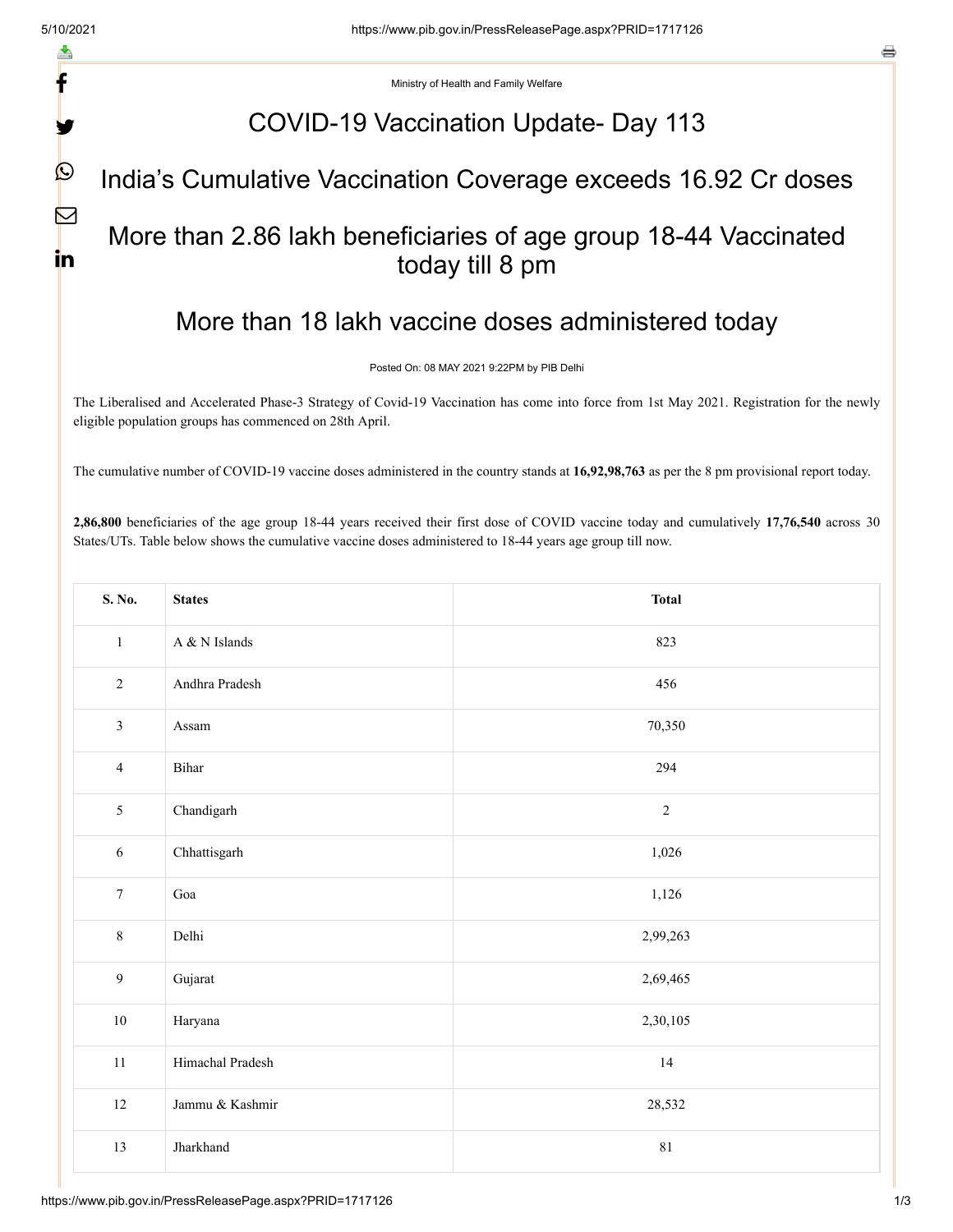| f                         | 14     | Karnataka       | 10,338                     |  |  |  |  |  |
|---------------------------|--------|-----------------|----------------------------|--|--|--|--|--|
|                           | $15\,$ | Kerala          | 209                        |  |  |  |  |  |
| У                         | 16     | Ladakh          | 86                         |  |  |  |  |  |
| $\boldsymbol{\mathsf{O}}$ | 17     | Madhya Pradesh  | 29,197                     |  |  |  |  |  |
|                           | $18\,$ | Maharashtra     | 3,82,405                   |  |  |  |  |  |
| in                        | 19     | Meghalaya       | $\sqrt{2}$                 |  |  |  |  |  |
|                           | $20\,$ | Nagaland        | $\overline{2}$             |  |  |  |  |  |
|                           | $21\,$ | Odisha          | 41,908                     |  |  |  |  |  |
|                           | $22\,$ | Puducherry      | $\,1$<br>3,501<br>2,71,422 |  |  |  |  |  |
|                           | 23     | $\mbox{Punjab}$ |                            |  |  |  |  |  |
|                           | $24\,$ | Rajasthan       |                            |  |  |  |  |  |
|                           | $25\,$ | Tamil Nadu      | 12,460<br>500              |  |  |  |  |  |
|                           | 26     | Telangana       |                            |  |  |  |  |  |
|                           | $27\,$ | Tripura         | $\overline{2}$             |  |  |  |  |  |
|                           | $28\,$ | Uttar Pradesh   | 1,17,647                   |  |  |  |  |  |
|                           | 29     | Uttarakhand     | 19                         |  |  |  |  |  |
|                           | 30     | West Bengal     | 5,304                      |  |  |  |  |  |
|                           |        | <b>Total</b>    | 17,76,540                  |  |  |  |  |  |

The total of **16,92,98,763** include **95,39,865** Healthcare Workers (HCWs) who have taken the 1st dose and **64,61,868** HCWs who have taken the 2nd dose,  $1,39,33,627$  Frontline Workers (FLWs) (1<sup>st</sup> dose), 77,21,853 FLWs (2<sup>nd</sup> dose), and 17,76,540 for 18-44 years of age group (1<sup>st</sup> dose). **5,50,47,203** for over 45 years old to 60 years old (1<sup>st</sup> Dose), **63,72,579** for over 45 years old to 60 years old (2<sup>nd</sup> dose), **5,36,24,623** for above 60 years ( $1<sup>st</sup>$  Dose) and **1,48,20,605** for above 60 years ( $2<sup>nd</sup>$  Dose).

| HCWs       |            | <b>FLWs</b> |            | Age<br>Group<br>18-44<br>years | 45-60<br>Group<br>Age<br>years |            | <b>Above 60 Years</b> |             | <b>Total Achievement</b> |             |
|------------|------------|-------------|------------|--------------------------------|--------------------------------|------------|-----------------------|-------------|--------------------------|-------------|
| $1st$ Dose | $2nd$ Dose | $1st$ Dose  | $2nd$ Dose | $1st$ Dose                     | $1st$ Dose                     | $2nd$ Dose | $1st$ Dose            | $2nd$ Dose  | $1st$ Dose               | $2nd$ Dose  |
| 95,39,865  | 64,61,868  | 1,39,33,627 | 77,21,853  | 17,76,540                      | 5,50,47,203                    | 63,72,579  | 5, 36, 24, 623        | 1,48,20,605 | 13, 39, 21, 858          | 3,53,76,905 |